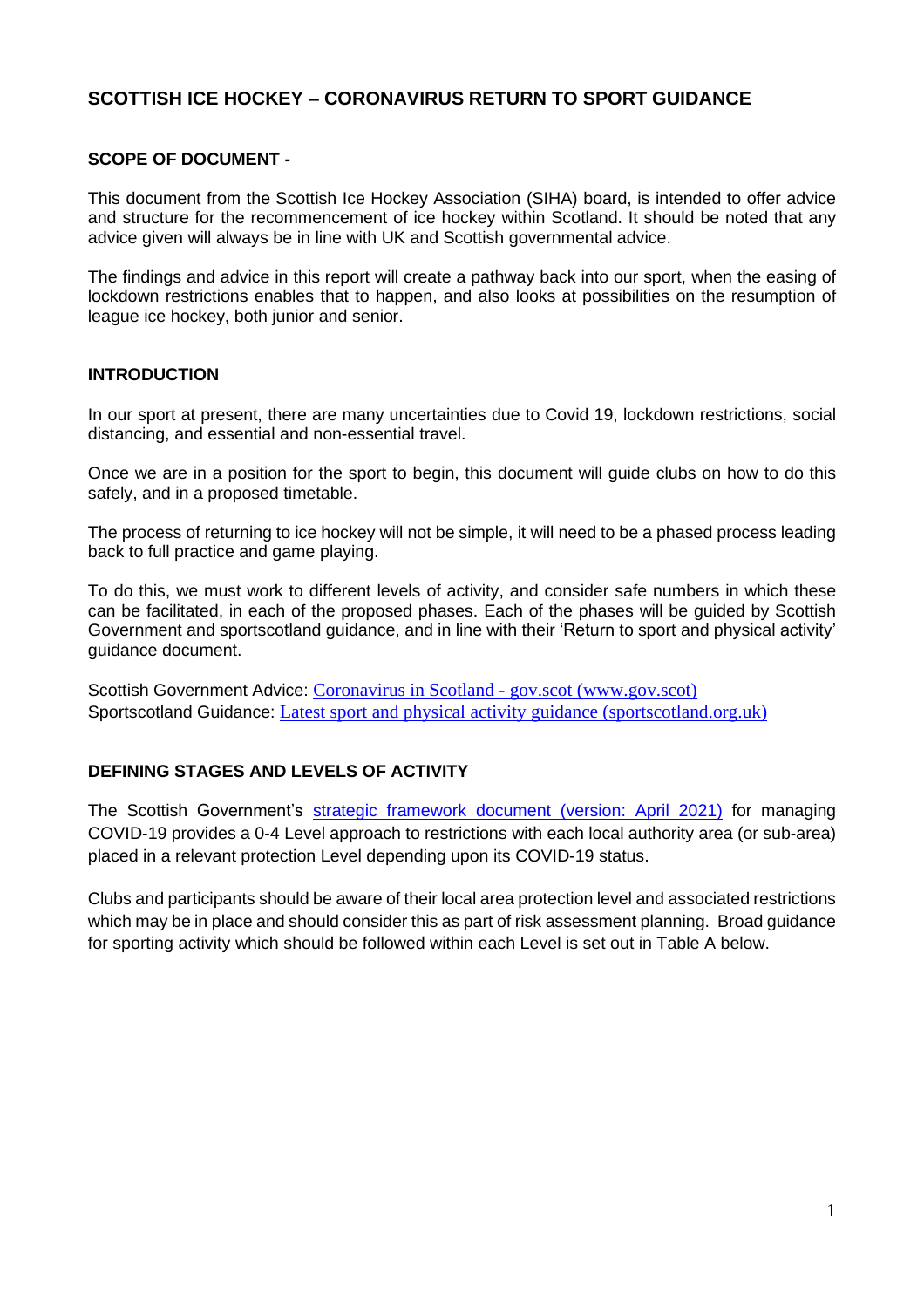# **Table A: Sport & Physical Activity Protection Levels**

|                                                                                                                                             |                                                             | Level 0                                                                                                                                                                                                                                                                                                                                                                                                                                                                                                                                                                                                                | Level 1                                                                                            | Level 2                                                                                          | Level 3                                                                                              | Level 4                                                                                                 |
|---------------------------------------------------------------------------------------------------------------------------------------------|-------------------------------------------------------------|------------------------------------------------------------------------------------------------------------------------------------------------------------------------------------------------------------------------------------------------------------------------------------------------------------------------------------------------------------------------------------------------------------------------------------------------------------------------------------------------------------------------------------------------------------------------------------------------------------------------|----------------------------------------------------------------------------------------------------|--------------------------------------------------------------------------------------------------|------------------------------------------------------------------------------------------------------|---------------------------------------------------------------------------------------------------------|
| <b>OUTDOOR</b><br><b>SPORT</b>                                                                                                              | <b>Overview</b>                                             | An outdoor sporting 'field of play bubble' can operate for organised sport with maximum<br>numbers noted below. At Levels 0-2 figures exclude coaches, officials, and other support<br>staff*. Multiple bubbles can be used for training, events, and competition if appropriate<br>guidance, set out within this document, is followed. Indoor and outdoor stadium, or equiv-<br>alent events/competitions, involving spectators are subject to relevant Scottish Govern-<br>ment guidance and approval. Any variation to these numbers must be approved by Scot-<br>tish Government directly.                        |                                                                                                    |                                                                                                  |                                                                                                      | Local training/competition only.<br>U12s: max 30 including coaches.<br>Over 12s/adults max 15 including |
| <b>Organised</b><br>outdoor<br>sport,<br>competition,<br>events and<br><b>Physical</b><br><b>Activity (PA)</b>                              |                                                             | <b>Maximum bubble</b><br>size: 500 participants*<br><b>Total Daily Limit:</b><br>No limit                                                                                                                                                                                                                                                                                                                                                                                                                                                                                                                              | <b>Maximum bubble</b><br>size: 100 participants*<br><b>Total Daily Limit:</b><br>1000 participants | <b>Maximum bubble</b><br>size: 50 participants*<br><b>Total Daily Limit:</b><br>500 participants | <b>Maximum bubble</b><br>size: 30 participants<br><b>Total Daily Limit:</b><br>200 participants      | coaches.                                                                                                |
|                                                                                                                                             | <b>Children &amp;</b><br><b>Young people</b><br>(u18 years) | <b>Contact &amp; non-contact</b><br>sport & PA permitted                                                                                                                                                                                                                                                                                                                                                                                                                                                                                                                                                               | <b>Contact &amp; non-contact</b><br>sport & PA permitted                                           | <b>Contact &amp; non-contact</b><br>sport & PA permitted                                         | <b>Contact &amp; non-con-</b><br>tact sport & PA per-<br>mitted                                      | U12s: Contact sport & PA permit-<br>ted<br>12-17 years: Non-contact sport &<br>PA permitted.            |
|                                                                                                                                             | Adults (18+<br>years)                                       |                                                                                                                                                                                                                                                                                                                                                                                                                                                                                                                                                                                                                        |                                                                                                    |                                                                                                  | <b>Non-contact sport &amp;</b><br><b>PA</b> permitted<br><b>Contact sport &amp; PA</b><br>prohibited | Non-contact sport & PA permitted<br><b>Contact sport &amp; PA prohibited</b>                            |
| <b>INDOOR</b><br><b>SPORT</b><br><b>Organised</b><br>indoor sport,<br>competition,<br>events and<br><b>Physical</b><br><b>Activity (PA)</b> | <b>Overview</b>                                             | The number of participants allowed to take part in organised indoor sport or physical activity should follow Scottish Government guid-<br>ance on the opening of sport and leisure facilities and sport specific SGB Guidance.<br>'Group' activity refers to adults, who take part in organised sport or physical activity, where the number of participants is larger than<br>allowed under normal household rules. 'Individual exercise' refers to organised sport or physical activity which takes place within<br>household rules i.e. 1:1 coaching. For further information see definitions within this guidance. |                                                                                                    |                                                                                                  |                                                                                                      |                                                                                                         |
|                                                                                                                                             | <b>Children &amp;</b><br><b>Young people</b><br>(u18 years) | <b>Contact &amp; non-contact</b><br>sport & PA permitted                                                                                                                                                                                                                                                                                                                                                                                                                                                                                                                                                               | <b>Contact &amp; non-contact</b><br>sport & PA permitted                                           | <b>Contact &amp; non-contact</b><br>sport & PA permitted                                         | <b>Contact &amp; non-</b><br>contact sport & PA<br>permitted                                         | Indoor sport & PA prohibited:                                                                           |
|                                                                                                                                             | Adults (18+<br>years)                                       |                                                                                                                                                                                                                                                                                                                                                                                                                                                                                                                                                                                                                        | <b>Non-contact sport &amp; PA</b><br>permitted<br><b>Contact sport &amp; PA</b><br>prohibited      | <b>Non-contact sport &amp; PA</b><br>permitted<br><b>Contact sport &amp; PA</b><br>prohibited    | <b>Indoor individual</b><br>exercise only<br>No contact or non-<br>contact group activity            | Leisure Centres, gyms and other<br>indoor sports facilities closed.                                     |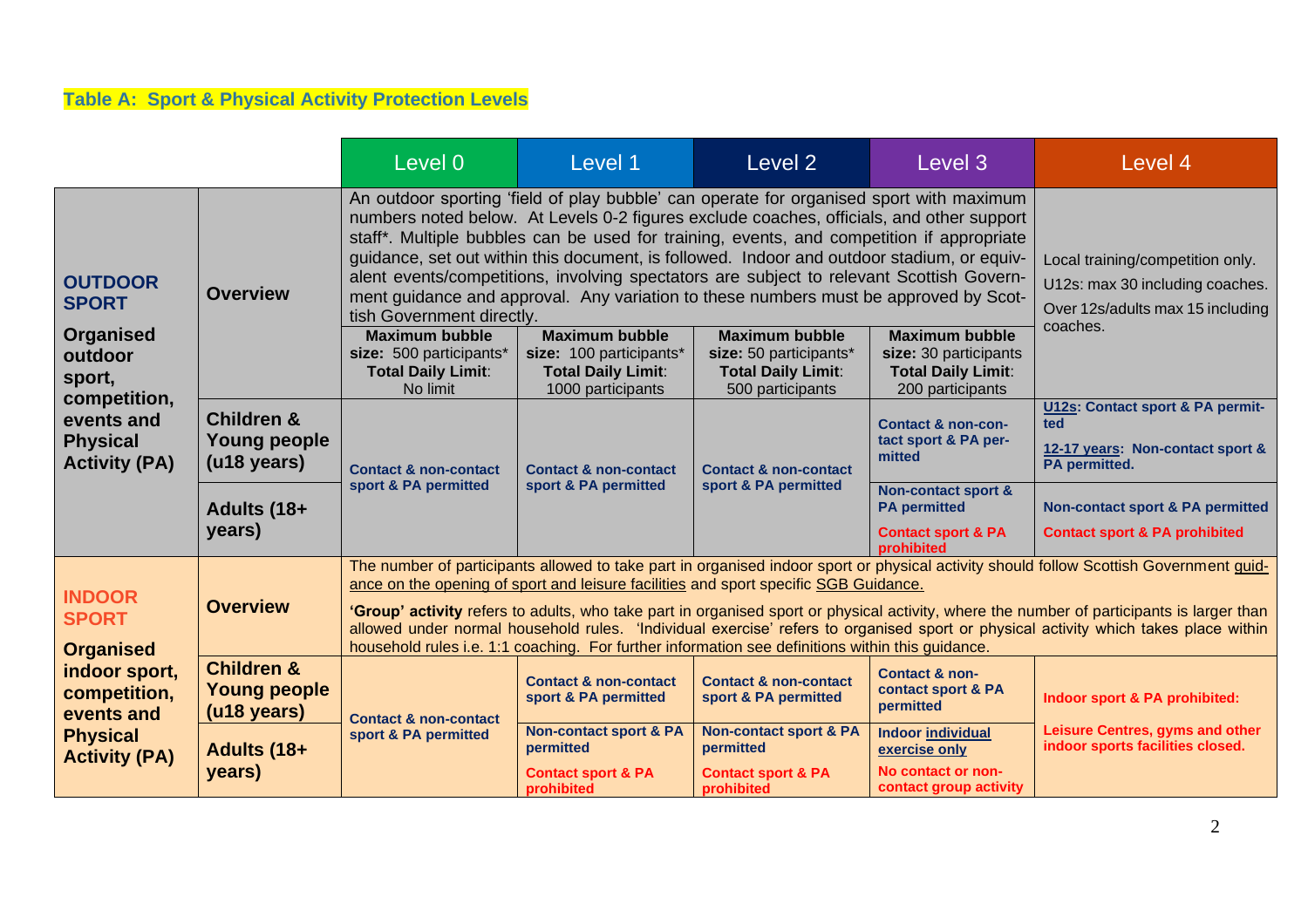| <b>COACHING</b>                                                    | <b>Overview</b>                                                           | General guidance is available within this document for coaches, leaders, personal trainers, deliverers and in-<br>structors, herein referred to as coach/es. In addition Getting Coaches Ready for Sport provides a 4-stage<br>approach/checklist to further support coaches to plan and deliver safe sessions.                                                                                                                                                                                                                                                                                                                                        |                                                               |  |  |  |
|--------------------------------------------------------------------|---------------------------------------------------------------------------|--------------------------------------------------------------------------------------------------------------------------------------------------------------------------------------------------------------------------------------------------------------------------------------------------------------------------------------------------------------------------------------------------------------------------------------------------------------------------------------------------------------------------------------------------------------------------------------------------------------------------------------------------------|---------------------------------------------------------------|--|--|--|
|                                                                    | Indoor &<br><b>Outdoor</b>                                                | The local protection Level in place for sport and physical activity will dictate what activity can be coached, indoors<br>and outdoors and to whom in that area. See indoor / outdoor above for further information.                                                                                                                                                                                                                                                                                                                                                                                                                                   |                                                               |  |  |  |
|                                                                    | coaching                                                                  | Coaches can take multiple sessions per day, however the numbers allowed in each session will depend upon<br>the protection Level in place.                                                                                                                                                                                                                                                                                                                                                                                                                                                                                                             |                                                               |  |  |  |
| <b>PERFORMANCE</b><br><b>SPORT</b>                                 | <b>Professional &amp;</b><br><b>Performance</b>                           | Professional & performance sports with Resumption of Performance Sport guidance in place and approved by<br>Scottish Government or sportscotland is permitted at all Levels.                                                                                                                                                                                                                                                                                                                                                                                                                                                                           |                                                               |  |  |  |
| <b>TRAVEL</b>                                                      | <b>Indoor / Outdoor</b><br><b>Sport &amp; Physical</b><br><b>Activity</b> | For further information please refer to Travel Guidance within this document.                                                                                                                                                                                                                                                                                                                                                                                                                                                                                                                                                                          |                                                               |  |  |  |
| <b>HOSPITALITY &amp;</b><br><b>RETAIL</b>                          | <b>Clubs &amp; Sports</b><br><b>Facilities</b>                            | Clubhouses and sports facilities which provide catering and bar services, can operate providing they adhere to<br>Scottish Government guidance appropriate to the protection Level in which they are operating. Further infor-<br>mation is available at Coronavirus (COVID-19): tourism and hospitality sector guidance.<br>Retail units operated by sports facility operators may reopen provided all specific Scottish Government guidance<br>for retailers appropriate to the protection level in which they are operating is in place and adhered to. Further<br>information from the Scottish Government is available at Retail Sector Guidance. |                                                               |  |  |  |
| TOILETS,<br><b>CHANGING &amp;</b><br><b>SHOWER</b><br><b>ROOMS</b> | <b>Clubs &amp; Sports</b><br><b>Facilities</b>                            | Where changing rooms and showering facilities are to be used specific guidance<br>relating to use of 'Changing and Showers' is available at Getting Your Facilities Fit<br>for Sport. This is applicable at all levels where facilities remain open.                                                                                                                                                                                                                                                                                                                                                                                                   | Indoor sports facilities<br>closed.<br>Changing rooms closed. |  |  |  |
|                                                                    |                                                                           | Operators may open public toilets if they follow the guidelines outlined on the Scot-<br>tish Government website Opening Public Toilets Guidelines                                                                                                                                                                                                                                                                                                                                                                                                                                                                                                     | Public Toilets open.                                          |  |  |  |
| <b>WORKFORCE</b>                                                   | <b>Contractors &amp;</b><br><b>Staff</b>                                  | Sports facility operators must ensure that Scottish Government guidance on workforce planning in sport & leisure<br>facilities is followed for contractors and staff and ensure existing health and safety advice is maintained and<br>aligned. This should be detailed in the risk assessment.                                                                                                                                                                                                                                                                                                                                                        |                                                               |  |  |  |
|                                                                    | <b>Meeting Rooms</b>                                                      | Although gym and leisure facilities can open up to Level 3, we would encourage providers to consider whether<br>meetings and training must be completed in person or whether these can be completed online or via telephone.<br>If it is essential that meetings and training takes place in person, Scottish Government guidance for general<br>workplaces must be followed and a risk assessment should be completed.                                                                                                                                                                                                                                |                                                               |  |  |  |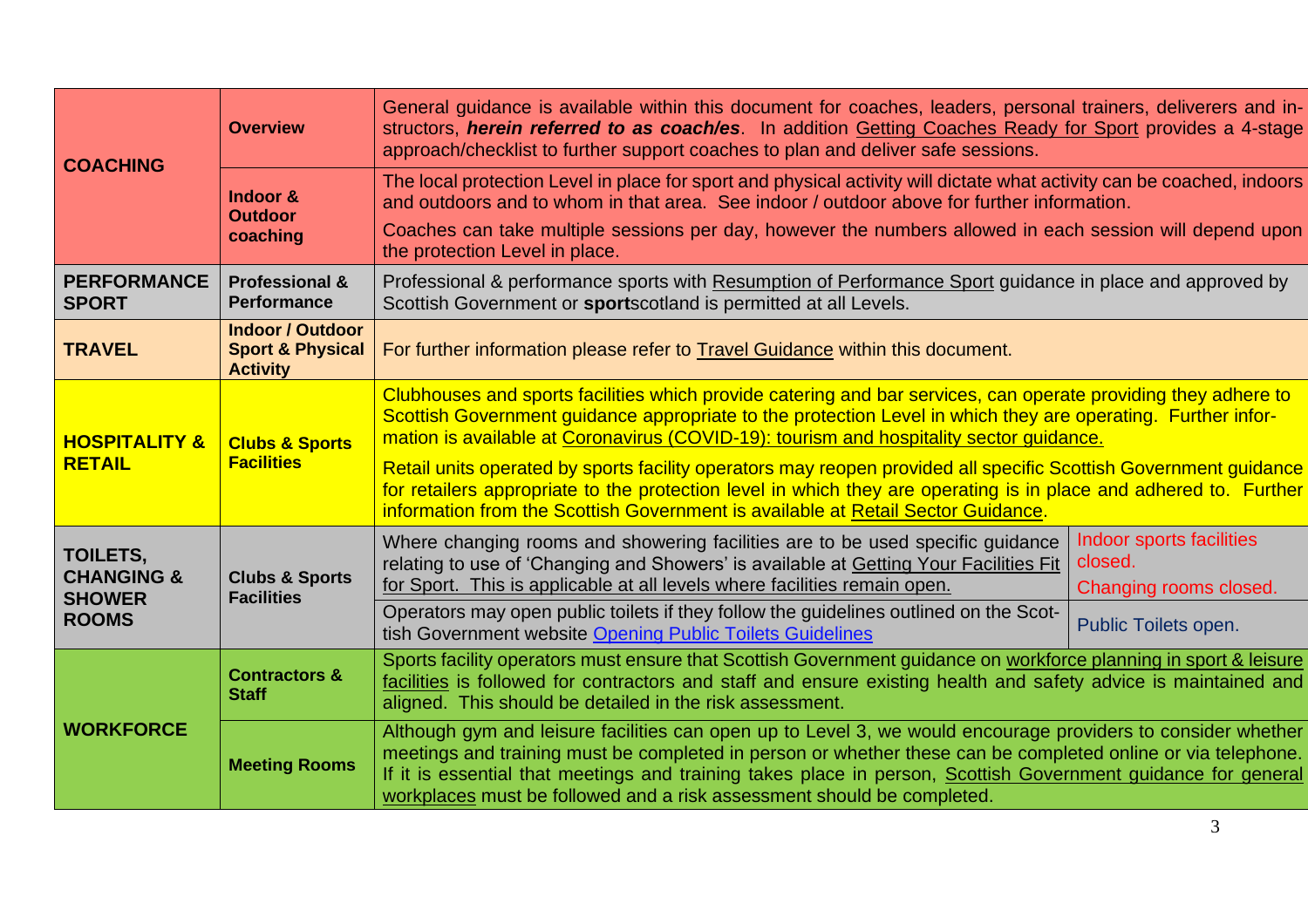In simpler terms, what this means for indoor contact sport and thus Ice Hockey in Scotland is illustrated in the table below:

| <b>Activity type</b>        | Level 0      | Level 1      | Level 2      | Level 3      | Level 4 |
|-----------------------------|--------------|--------------|--------------|--------------|---------|
| Under 18<br>Non-contact     | $\checkmark$ | $\checkmark$ | $\checkmark$ | $\checkmark$ | ×       |
| Under 18<br>Contact         | $\checkmark$ | $\checkmark$ | $\checkmark$ | $\checkmark$ | ×       |
| <b>Adult</b><br>Non-contact | $\checkmark$ | $\checkmark$ | ✓            | No groups    | ×       |
| <b>Adult</b><br>Contact     | $\checkmark$ | $\times$     | X            | X            | X       |

#### **Indoor sports**

*Source - Sport Scotland*

#### **PRESENT SITUATION:**

.

In contrast to where we were last year, there are signs that the Covid19 situation is being positively impacted by the roll out of the vaccination programme, testing centres and the test and protect app.

As we move towards a more complete return to sport, we can plan and manage the junior return to ice hockey from April 26th in conjunction with our partners in the ice facilities, in a safe and managed manner.

Any advice or guidance SIHA give, is based on the best information we have at that time and in line with Scottish Government advice

These guidelines are subject to change, possibly due to a change in governmental advice, changes to local authority restriction level and/or a Covid-19 outbreak locally or nationally.

With this in mind, the following guidance should be adhered to at **all levels** in Scotland:

1. It is the responsibility of each club committee, sports facility operator and/or deliverer (herein referred to as the sport facility operator) to appoint a responsible person/s, referred to as the **COVID officer**, to act as the point of contact on all things related to COVID-19. An e-learning module for COVID officers is available to support those undertaking the role and this can be accessed at [https://rise.articulate.com/share/gnk3qPoxD30r\\_1rmijUPJipuOksCwGs9#/](https://rise.articulate.com/share/gnk3qPoxD30r_1rmijUPJipuOksCwGs9%23/)

2. The COVID officer must ensure that full risk assessments, processes and mitigating actions are in place before any sport or leisure activity takes place. Specific consideration should be given to the needs of those who are at greater risk including some older adults or those with disabilities.

3. Sports facility operators should check with their insurance company that correct and full insurance cover is in place and valid before any activity takes place.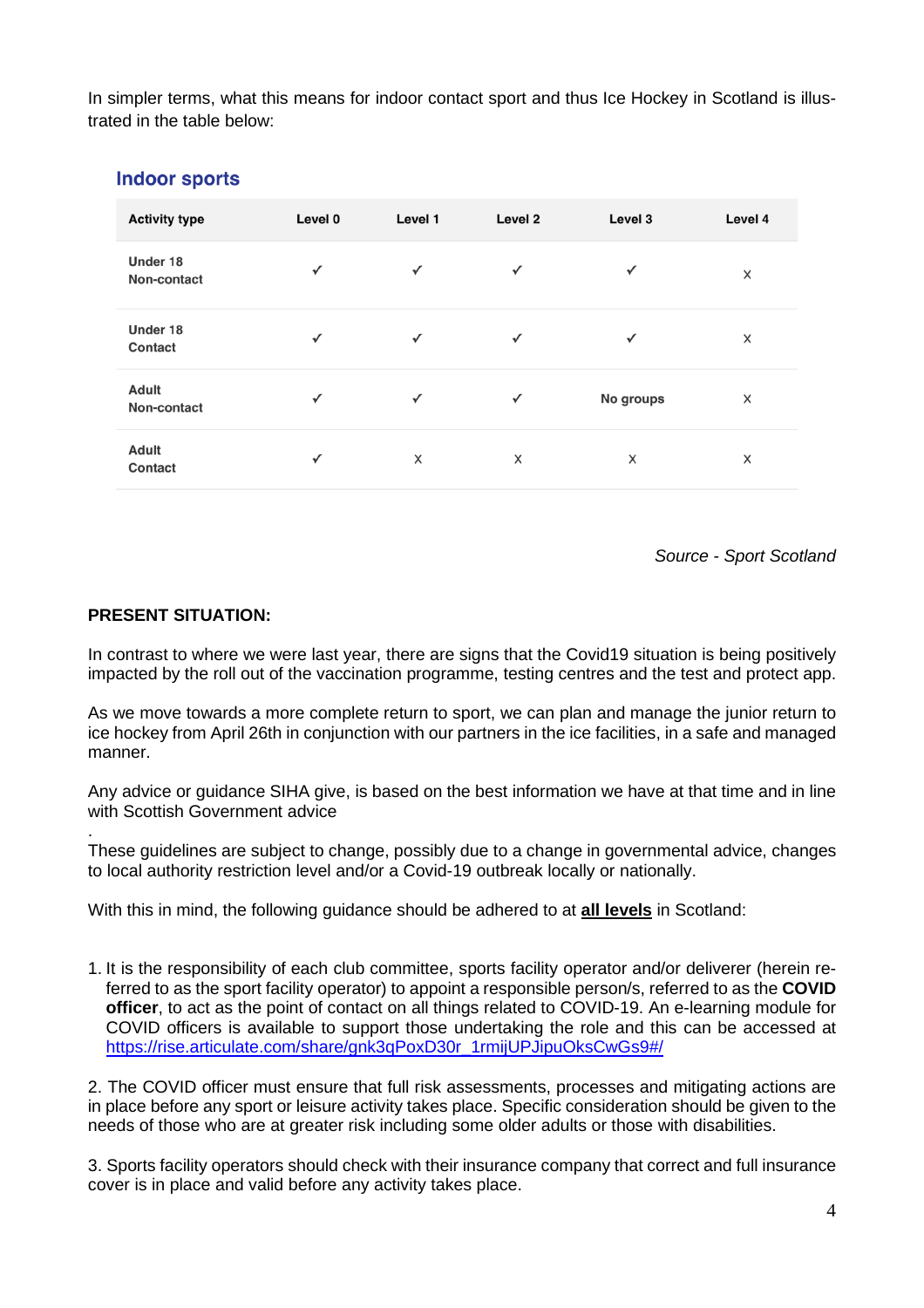4. Travel guidance outlined by the Scottish Government should always be followed. Further information on what travel is permitted is available at Coronavirus [\(COVID-19\):](https://www.gov.scot/publications/coronavirus-covid-19-guidance-on-travel-and-transport/) guidance on travel and [transport](https://www.gov.scot/publications/coronavirus-covid-19-guidance-on-travel-and-transport/).

5. Specific information on car sharing is available from **Transport Scotland:** advice on how to travel [safely.](http://www.transport.gov.scot/coronavirus-covid-19/transport-transition-plan/advice-on-how-to-travel-safely/#section-63888)

6. Guidelines will be updated as we progress through the phases of the Scottish Government Covid-19 route map. Current updates from the Scottish Government are available at [Coronavirus](https://www.gov.scot/collections/coronavirus-covid-19-scotlands-route-map/) (COVID-19) Phase 3: [Scotland's](https://www.gov.scot/collections/coronavirus-covid-19-scotlands-route-map/) route map update.

#### **RESUMPTION**

To enable every club to resume on a phased basis, it is important that every club appoints a **Covid Office**r to ensure any risks are managed and guidelines are followed, including the gathering of mandatory Scottish Government 'Test and Trace' information for every session.

The COVID officer's role can be defined as acting as the point of contact on all things related to COVID-19. An [e-learning](https://rise.articulate.com/share/gnk3qPoxD30r_1rmijUPJipuOksCwGs9#/) module for COVID officers is available to support those undertaking the role.

This has been sent out to all club appointed Covid Officers, and each Covid Officer should undertake the learning module as soon as possible.

SIHA would also encourage coaches and managers to look at the learning module in order for them to have a better understanding of any restrictions that need to be observed.

Confidential 'Test and Protect' information must be stored in a secure location and kept for at least 21 days.

## **TEST AND PROTECT**:

Test and [Protect](https://www.nhsinform.scot/campaigns/test-and-protect) is Scotland's way of putting into practice NHS Scotland's test, trace, isolate and support strategy. Containing outbreaks early is crucial to reduce the spread of COVID-19, protect the NHS and save lives, and avoid the reintroduction of social and economic lockdown. This will support the country to return to, and maintain, a more normal way of life.

It is a mandatory requirement that all clubs, facility operators and deliverers put in place Test & Protect procedures to help break chains of transmission of Coronavirus (COVID-19). Further infor-mation is available within this guidance and at Scottish [Government:](https://www.gov.scot/publications/coronavirus-covid-19-test-and-protect/) Test & Protect.

Operators should maintain customer/participant records and, where possible, collect the name, contact number, date of visit, time of arrival, and the departure time of all those attending facilities or activities. Where attending as a small household group, the contact details for one member – a 'lead member' – will be sufficient. This information should be stored for 21 days and shared when requested to do so by public health officers.

In order to gather and store customer information securely, operators may need to be registered with the Information Commissioner's Office (ICO). This will be the case if you are using an electronic system to gather and store data. If you are unsure whether you need to register, please contact the ICO via their helpline on 0303 123 1113, or visit [www.ico.org.uk.](http://www.ico.org.uk/)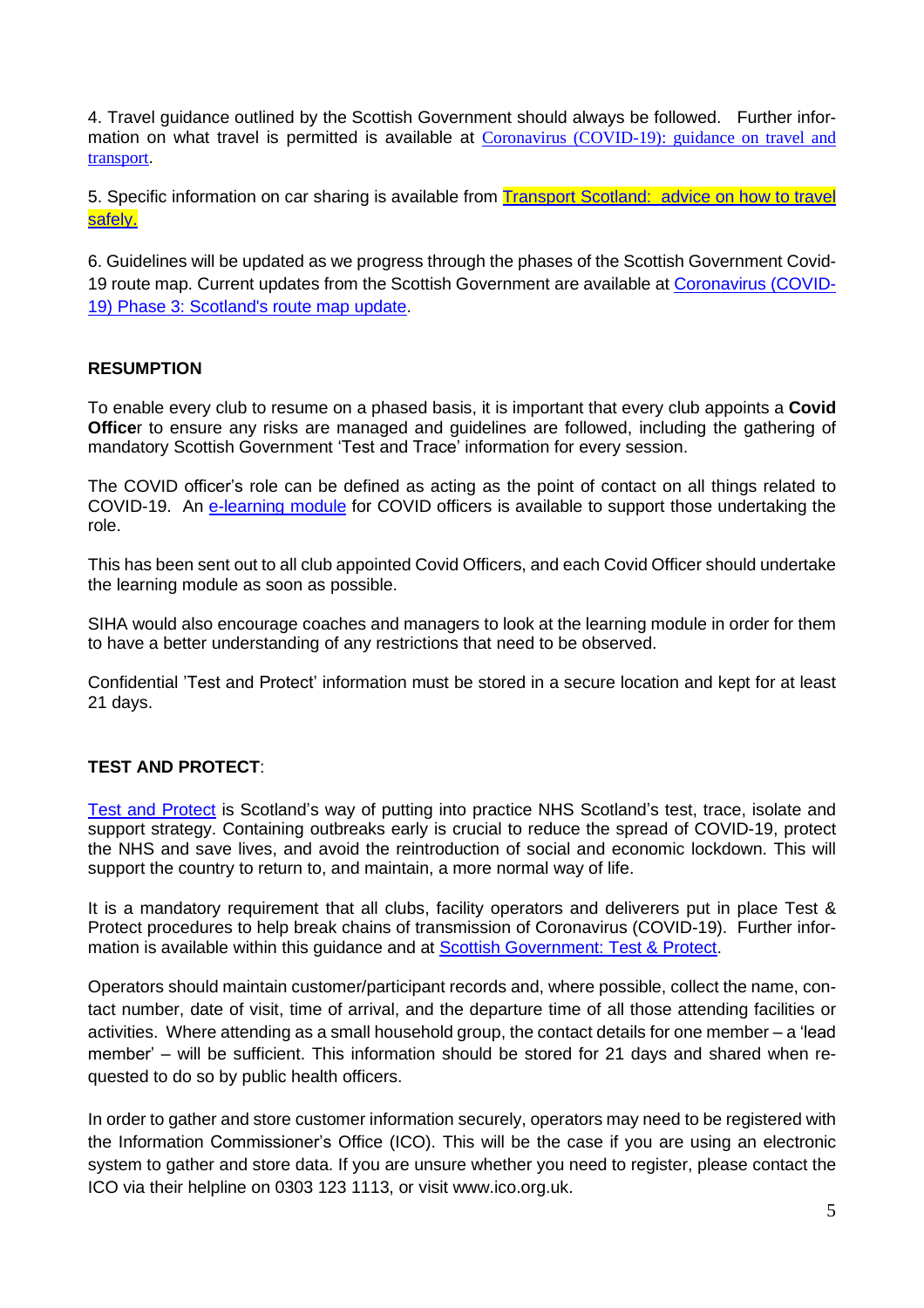If someone has coronavirus symptoms, such as a continuous cough, high temperature, or loss or change in taste or smell, they should self isolate and request a coronavirus test right away. Further information is available at [www.NHSinform.scot/test-and-protect](http://www.nhsinform.scot/test-and-protect) or by calling **0800 028 2816** if they cannot get online.

Where appropriate parents should sign a self-declaration form, confirming that their son / daughter is well, and able to take part in group training at that time. In addition to maintaining participant records as described above, there should be a reporting structure in place to track any members, players or coaches who develop symptoms away from the club to ensure tracking information for others who have been in the same session previously as well as any members of the group who have been in contact with any person displaying symptoms.

All players, parents/guardians, coaches, officials and staff should be clear of what is expected of them and what measures are in force, for the safety of all.

## **THE PHASED APPROACH – 5 LEVELS (0-4)**

It was confirmed by the Scottish Government, that all local authority areas entered Level 3 on April 26th 2021, when level 4 restrictions eased. Any further easing of restrictions and movement to another level will be confirmed by Scottish Government in due course. Bearing that in mind, and with the necessary measures put in place, ice hockey can operate at the following levels.

## **LEVEL 4**

Detailed information relating to Level 4 restrictions and exemptions applicable for sport and physical activity is detailed in Appendix 1. These will become relevant for clubs operating in areas that are moved back into Level 4 at any point in the future.

## **LEVEL 3 – From April 26th 2021**

- Indoor sport and leisure facilities can open if Scottish Government Coronavirus (COVID-19) Guidance for the [opening](https://www.gov.scot/publications/coronavirus-covid-19-guidance-on-sport-and-leisure-facilities/) of indoor and outdoor sport and leisure facilities is fully implemented.
- Junior ice hockey can resume if appropriate risk assessments and mitigating measures are put in place to reduce the risk and protect participants. For instance, physically distanced training, reduced numbers taking part, changing the event/training format or rules, protective measures are implemented, such as the use of face coverings, hand hygiene, safe flow routes in and out of the building, temperature checks, etc.
- At this stage only u18s can take part in indoor contact sport so only junior ice hockey can resume. There must be no senior or recreational hockey.
- Players should change at home in the main as there will be no use of changing facilities
- To ensure social distancing can be achieved safely, the number of players at each session should be limited, allowing 56m² per person (including coaches). This will mean that the size and layout of the venue your club uses will dictate the maximum numbers of players you can have on the ice per session.

#### LEVEL 2 – From  $17<sup>th</sup>$  May in most areas of Scotland (Glasgow and Moray remain in Level 3)

- Junior ice hockey can continue as per Level 3 above.
- Senior ice hockey can return as **non-contact** training, drills and skills, following all measures as described above.
- Appropriate risk assessments and mitigating measures should be put in place for all sessions to reduce the risk and protect participants. For instance, physically distanced training, reduced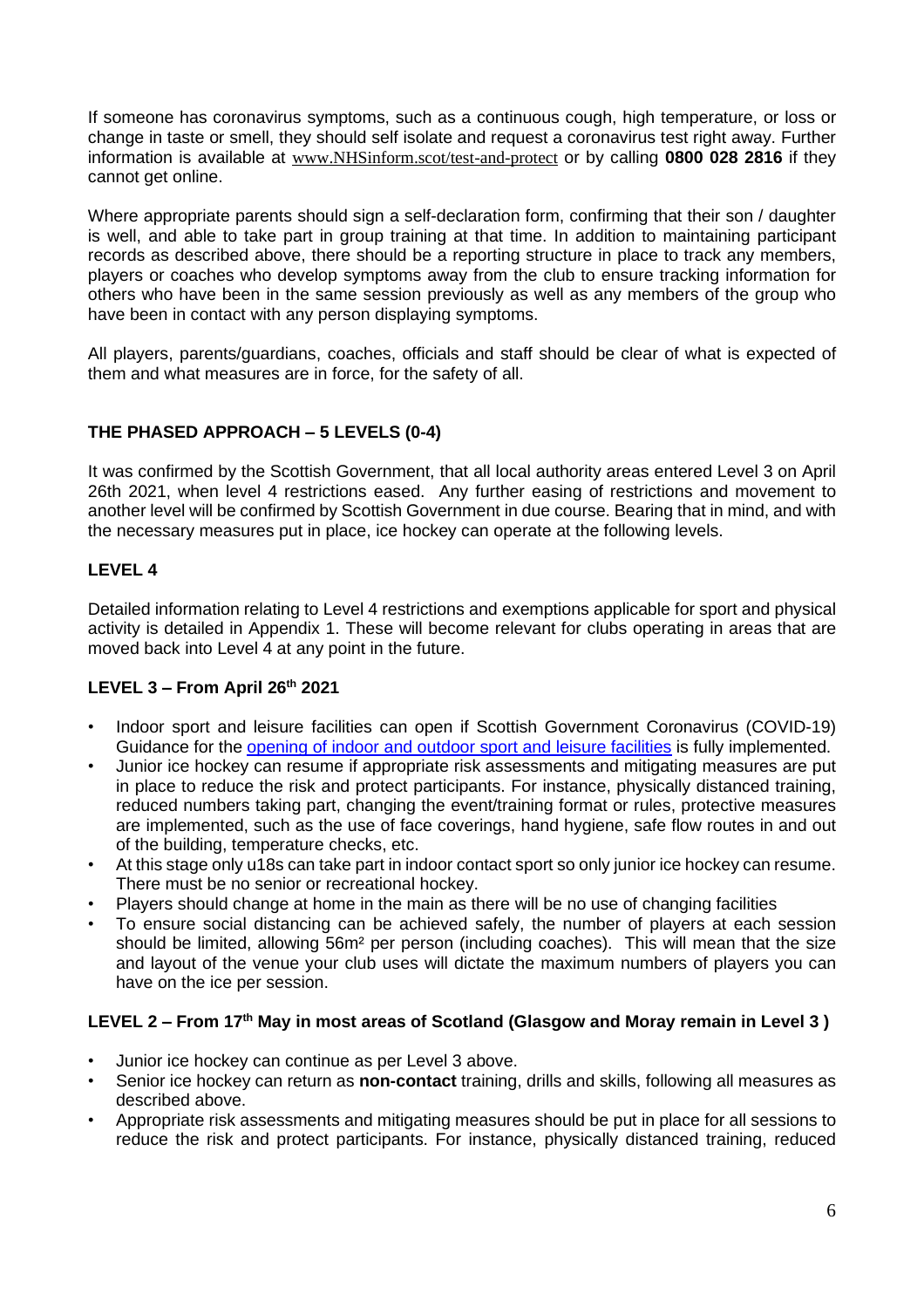numbers taking part, changing the event/training format or rules, protective measures are implemented, such as the use of face coverings, hand hygiene, safe flow routes in and out of the building, temperature checks, etc.

- Players should change at home in the main to minimise use of changing facilities.
- Numbers may be limited by ice rink operators and a comprehensive risk assessment would need to be agreed. Venues are all different sizes and layouts therefore the maximum number of participants at each session will be dictated by the venue used by each club. Allow 56m² per person (including coaches) and ensure adult players can maintain a 2m distance from each other during the activity.
- Senior activity could involve groups doing skating and skills session, groups of no more than 5, safely spread 2m apart across the rink area doing non-contact drills and activity.

#### **LEVEL 1 – dates and details to be confirmed after the Scottish Government have provided their updates regarding these levels. Indicative information at the moment includes:**

- Junior ice hockey can continue as per Level 3 above.
- Senior ice hockey can return as **non-contact** training, drills and skills, following all measures as described above.
- Details may be subject to change closer to the actual time dependent on data and Scottish Government updates

#### **LEVEL 0 – dates and details to be confirmed after the Scottish Government have provided their updates regarding these levels. Indicative information at the moment includes:**

- Return to adult contact ice hockey
- Potential return to adult competition
- Details may be subject to change closer to the actual time dependent on data and Scottish Government updates.

## **OFFICIATING**

Clubs and officials should be fully aware of the IHUK Referee section guidance featured on the IHUK Referee page and follow accordingly. Officials should closely liaise with venues for site specific information and guidance.

## **COACHING**

This section is intended to support coaches return safely to ice hockey. It is based on sportscot-land's Getting [Coaches](https://sportscotland.org.uk/covid-19/getting-coaches-ready-for-sport/) Ready for Sport guidance which provides a 4-stage approach/checklist to help coaches get ready for delivering sport and physical activity.

Coaches operating in clubs should liaise with the relevant COVID officer before undertaking coaching and all activity must adhere to facility operator and SIHA guidance.

Coaches and those supporting them should attempt to keep physically distant but it is recognized that this is not always physically possible to ensure the safety of participants. In such circumstances the COVID officer should consider appropriate mitigating actions as part of the risk assessment.

Coaches should be aware that local restrictions may be in place for sport and physical activity and this should be considered as part of the risk assessment planning and will dictate what activity can be done and with whom. Table A provides further information on protection levels.

Scottish Government travel guidance provides exemptions for travel into and out of Level 3 and Level 4 local authority areas. This includes 'Travel for work, or to provide voluntary or charitable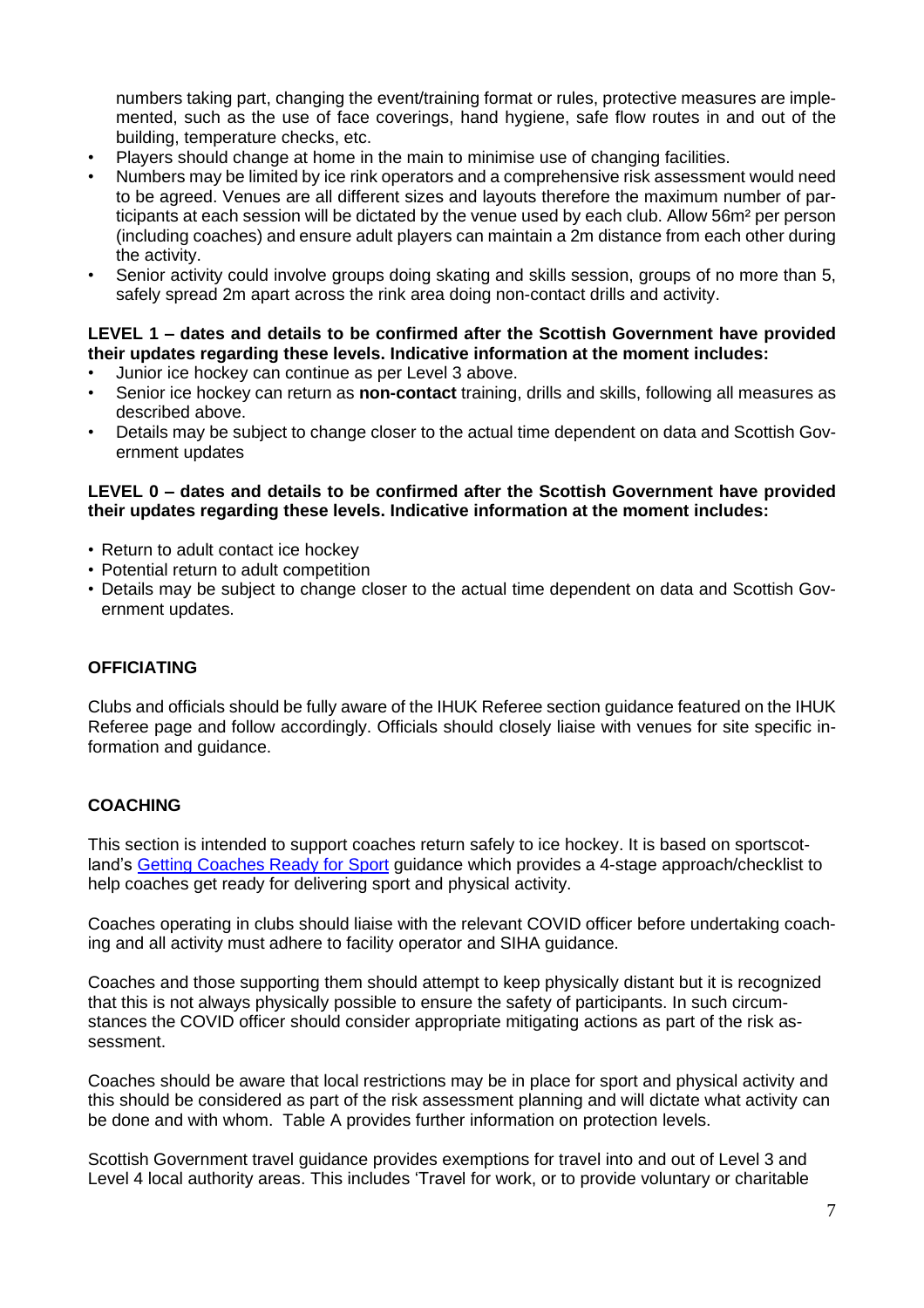services, but only where that cannot be done from your home'. Where paid/voluntary coaches or officials use the above exemption mitigating actions should be put in place to reduce risk to the coach, official and participants. This should be documented in the operator or deliverer risk assessment.

Face coverings must be worn by coaches when indoors, except where an exemption applies. For instance:

- 1. where an individual has a health condition or is disabled, including hidden disabilities, for example, autism, dementia or a learning disability or
- 2. if there is a reasonable excuse not to wear a face covering such as:
	- where there is difficulty in communicating with participants who may not be close by and safety is an issue. In such cases alternative measures should be considered such as use of a face visor.
	- being physically active or exercising as part of the coached session.

#### *The priority should always be on ensuring the safety of the coach and participants and minimising the risk of virus transmission before, during and after activity.*

At all times coaches should:

- 1. Plan and risk assess appropriately for the session in advance, be aware of responsibilities, be clear on expectations with participants and build in a review period to reflect on effectiveness and safety of the session.
- 2. Ensure signage on guidelines for participating safely and promoting hygiene measures are clearly displayed and up to date.
- 3. Check, in advance of delivery, that appropriate insurance policies are in place for all coached activities and that their insurance is valid for the activities they plan to deliver.
- 4. Find out about their direct and surrounding delivery environment in advance of the session and contact the facility operator, where relevant, to confirm any changes in processes and procedure.
- 5. Coaches working with children should familiarise themselves with the additional considerations developed by *Children 1st* : Child Wellbeing and Protection [Considerations.](https://sportscotland.org.uk/media/5774/cyp-return-to-sport-after-covid-19.pdf)

## **SPECTATING**

No spectating should take place other than where a parent or carer is supervising a child or vulner-able adult or when following specific Scottish [Government: sector](http://www.gov.scot/publications/coronavirus-covid-19-events-sector-guidance/) guidance for sporting events. Please note that Scottish Government is currently reviewing spectator guidance and an update will be provided when available.

## **SPORTS EVENTS & COMPETITIONS**

## **1. Sport Competition**

- Organised sport competition can take place if guidance within this document is followed and subject to appropriate risk assessment and oversight by the designated Covid Officer.
- The maximum number of participants allowed to take part in a sports competition should be no more than:
	- Outdoors: Agreed bubble/daily participation numbers, by Level, as outlined in Table A.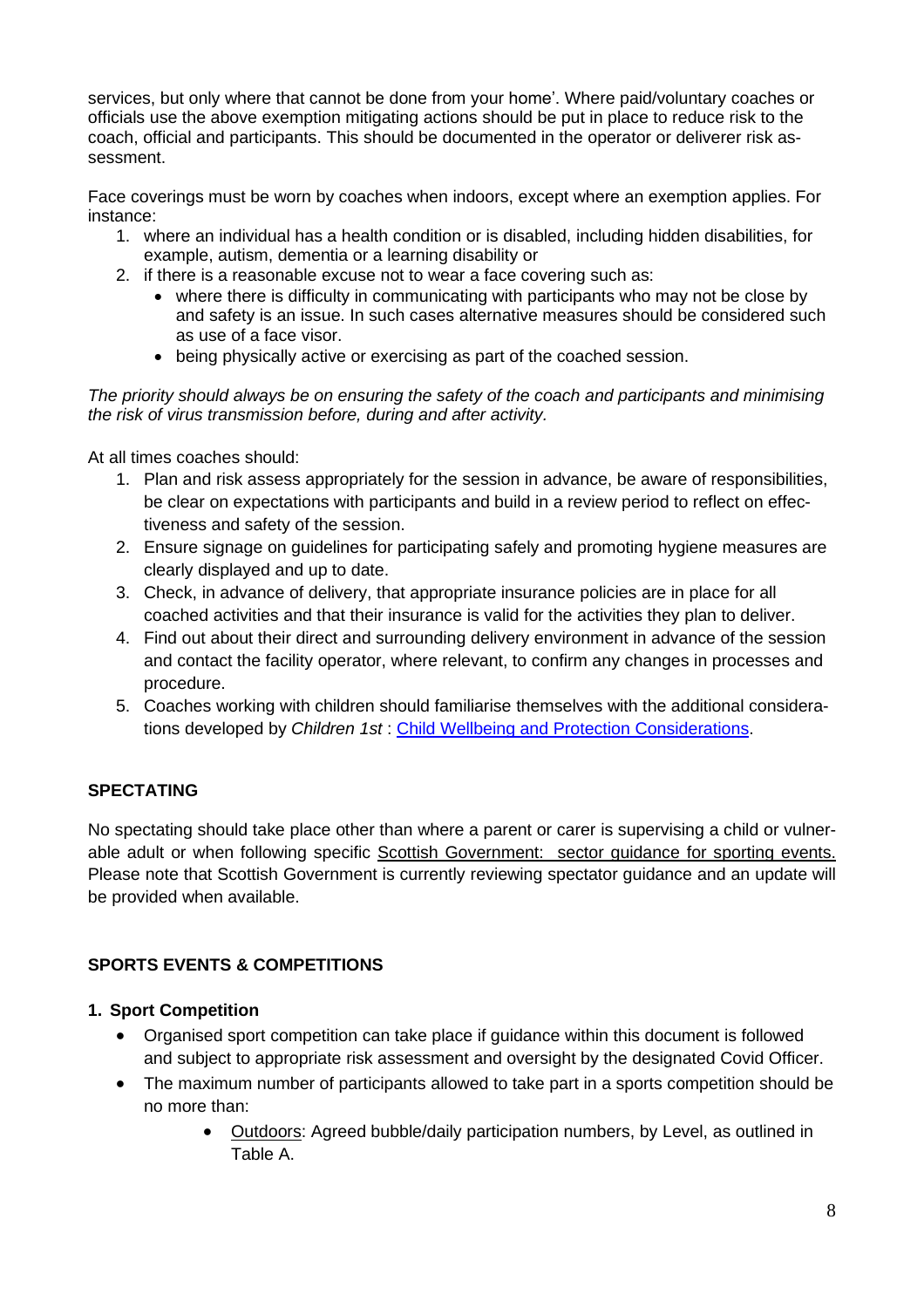- Indoors: Risk assessed maximum numbers following Scottish Government guidance on the opening of indoor and outdoor sport and leisure [facilities.](http://www.gov.scot/publications/coronavirus-covid-19-guidance-on-sport-and-leisure-facilities)
- Operators and organisers should where relevant, as part of their risk assessment, consult with and obtain agreement from those bodies that they would normally require agreement from to run the competition. Where the competition would require a licence from the local authority under existing Civic Government legislation, this must include agreement from local Environmental Health Officers. Other bodies depending on the type, location, and scale of the event, may include the landowner, Community Council, the transport police, or other body responsible for the safety of the public.
- Spectating is currently not permitted at sporting competitions covered under this guidance. This is being reviewed by Scottish Government and any change will be notified when available.

#### **2. Sports Events**

Sports events can take place subject to appropriate Scottish Government guidance being followed. Further information is available on the **sport**scotland website here: Event [information.](https://sportscotland.org.uk/covid-19/return-to-competitions-and-events/)

#### **IN ALL STAGES:**

Players should wash or sanitise hands before and after each session.

Players should only use their personal equipment, including water bottles and all ice hockey protective equipment.

Full registers should be kept for all training sessions including contact details for participants in line with 'Test and Protect' protocols and information stored securely. Further information is available within this guidance and at Scottish Government: Test & Protect. <https://www.gov.scot/publications/coronavirus-covid-19-test-and-protect/>

Clubs should have in place a reporting structure, for an individual to report symptoms and a communication structure, using their register data for communicating with participants.

Participants with risk factors or illnesses, should not attend in-person, training and ice sessions.

Participants with symptoms or signs of illness are strictly advised not to enter any training facility, and to seek medical assistance.

A coach should be prepared to require that a player exhibiting signs or symptoms of illness will need to leave training, on disclosure.

Players should disinfect all equipment after use.

All clothing (jerseys, pant shells, socks and gloves) should be washed with high temperature (following manufactures instructions) after each training session

Participants should not congregate before or after an activity. Operators must ensure comprehensive mitigating actions are put in place and documented in their risk assessment to stop this happening. Consider staggering start/arrival times and any other relevant additional measures.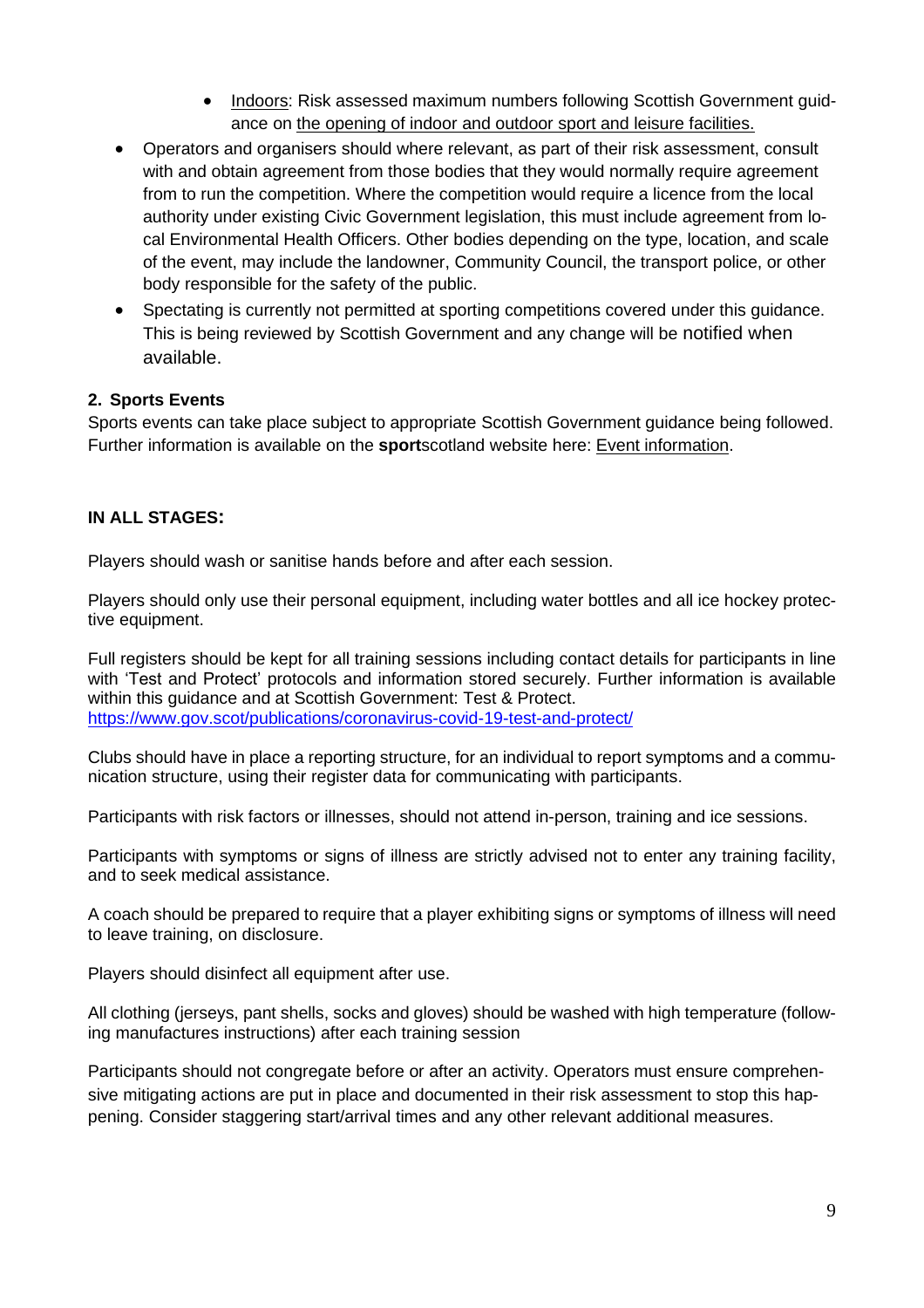All participants should have left the rink prior to the next group being allowed in. A one-way system, traffic light system or controlled queuing system should be put in place to avoid any crossover of participants.

Include a buffer time between sessions to prevent the crossover of participants, either within the building or externally in the car park/drop-off area.

The number of participants allowed to take part in indoor sport or physical activity must be risk assessed by the operator following Scottish Government Coronavirus (COVID-19): guidance on the opening of indoor and outdoor sport and leisure facilities and SIHA guidance.

## **ADDITIONAL GUIDANCE:**

Use of changing rooms and showering facilities should be avoided where possible, although they may be made available (other than in Level 4 areas where indoor areas should remain closed) for participants who require additional support such as disabled people or those with special needs.

Sports facility operators may open public toilets if they follow the guidelines outlined on the Scottish Government website Opening Public Toilets Guidelines. <https://www.gov.scot/publications/coronavirus-covid-19-public-and-customer-toilets-guidance/>

Access to indoor locker rooms and storage areas is permitted for dropping off and collecting sports equipment or clothing. The sports facility operator should ensure mitigating actions are put in place to minimise the risk of virus transmission including physical distancing, hygiene and cleaning measures.

For detailed facility guidance including a checklist that covers use of changing rooms, showers and toilets visit Getting Your [Facilities](https://sportscotland.org.uk/covid-19/getting-your-facilities-fit-for-sport/) Fit for Sport.

It should be noted, that all child protection procedures must be upheld during these disruptive times around locker rooms and the use of multiple locker rooms.

All adults involved in coaching / actively engaging with children or vulnerable adults in an organised environment should have undertaken appropriate SGB safeguarding training.

Sports organisations should always ensure appropriate ratios of coach/adult to child/vulnerable adult as per SGB guidance and follow all related safeguarding advice.

Health, safety and welfare policies should always be risk assessed and implemented.

Coaches and instructors working with children should familiarise themselves with the additional considerations developed by Children 1st: Child Wellbeing and Protection Considerations. <https://www.children1st.org.uk/help-for-families/safeguarding-in-sport/>

Holiday camps, extended sports activity or events which would not normally come under the jurisdiction of an SGB should refer to the appropriate local authority or other relevant Scottish Government guidance.

For instance services which provide regulated childcare (registered and regulated by the Care Inspectorate in Scotland) should follow the guidance for school age childcare services and those that are not registered should follow the organised children's activity guidance in Scotland.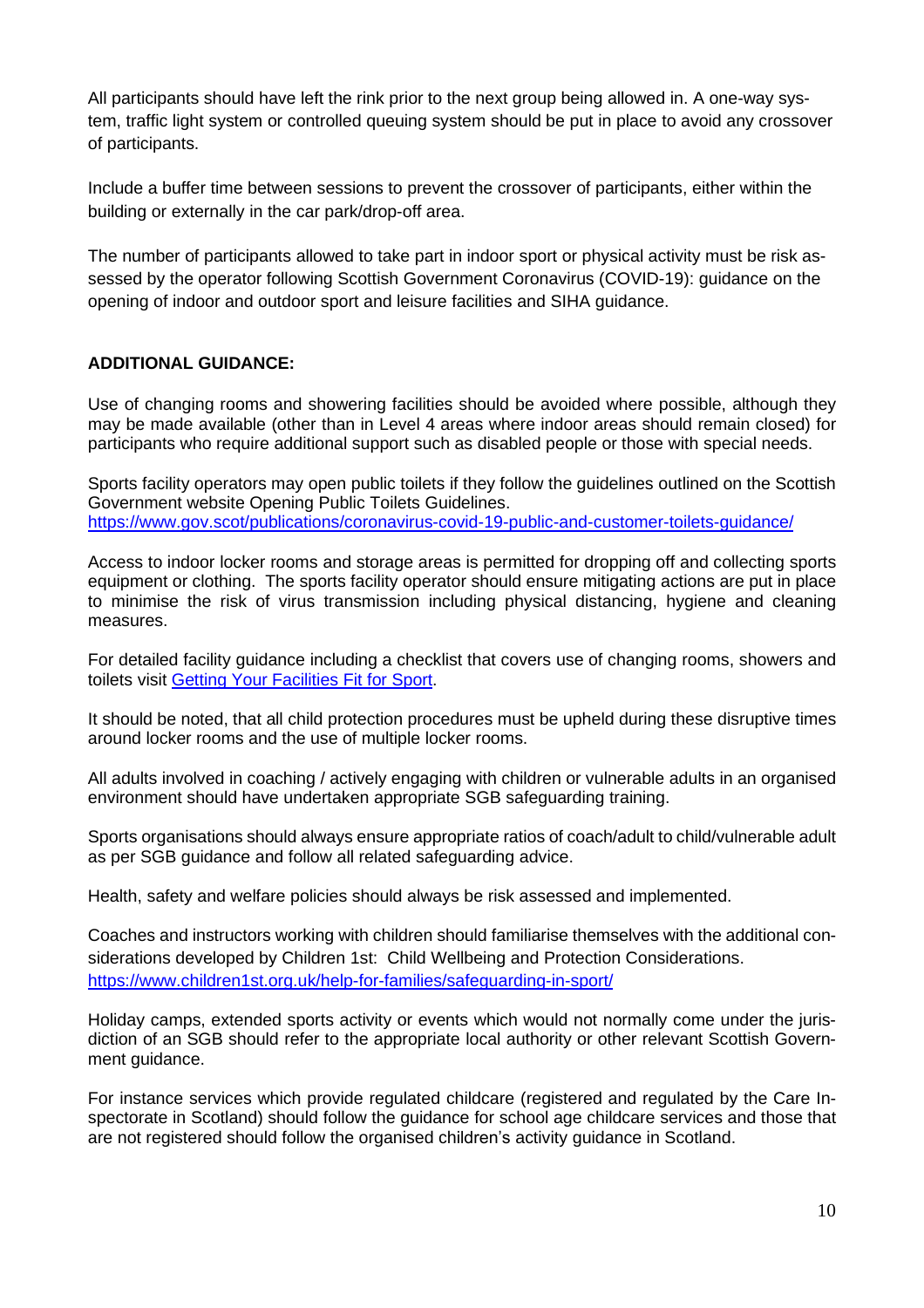# **TRAVEL**

Travel guidance outlined by the Scottish Government should always be followed. Further infor-mation on what travel is permitted is available at Coronavirus [\(COVID-19\):](https://www.gov.scot/publications/coronavirus-covid-19-guidance-on-travel-and-transport/) guidance on travel and [transport.](https://www.gov.scot/publications/coronavirus-covid-19-guidance-on-travel-and-transport/)

Information for each local government area, including their level is available at [Coronavirus](https://www.gov.scot/publications/coronavirus-covid-19-protection-levels/) [\(COVID-19\):](https://www.gov.scot/publications/coronavirus-covid-19-protection-levels/) local protection levels including a post code checker.

Specific information on car sharing is available from **Transport Scotland:** advice on how to travel [safely.](http://www.transport.gov.scot/coronavirus-covid-19/transport-transition-plan/advice-on-how-to-travel-safely/#section-63888)

Participants can take part in organised sport and physical activity based on their local government area Level. Such activity is subject to exemption from household rules as detailed within this guidance.

When a participant travels out with their local government area they should follow the travel guidance detailed below.

- 1. Children & Young People (17 years or under)
	- Participants aged *17 years or under* can travel to and from Level 0, 1, 2 and 3 areas to take part in organised sport, training, and competition.
	- Children and young people can also travel to and from a Level 4 area, if for example, they belong to a club which is outside their own local government area. This flexibility is to allow children and young people to take part in sport or organised activity, but they should travel no further than they need to. If attending a sport/activity in a Level 3 area or below, Level 4 guidance will apply to the whole activity e.g. 12 to 17-year-old outdoor activity should be restricted to non-contact and include a maximum of 15 participants.
	- Children and young people living in a Level 3 or 4 area can also travel out with their local government area to take part in informal exercise such as walking, running or cycling. Such activity should follow Scottish [Government](https://www.gov.scot/publications/coronavirus-covid-19-protection-levels/pages/protection-levels-by-area/) 'local protection levels' quid[ance.](https://www.gov.scot/publications/coronavirus-covid-19-protection-levels/pages/protection-levels-by-area/)
- 2. Adults (18 years or over)
	- Participants aged *18 years or over* can travel to and from a Level 0, 1 and 2 area to take part in organised sport, physical activity, training and competition. They should not travel to a Level 3 or 4 area.
	- Adults living in a Level 3 area should only travel locally or to another Level 3 area to take part in organised sport or physical activity as outlined in Table A.
	- Adults living in a Level 4 area should only travel locally to take to take part in organised sport or physical activity.
	- Adults living in a Level 3 or Level 4 area can also travel out with their local government area to take part in informal exercise such as walking, cycling, golf or running. Such activity should follow Scottish [Government](https://www.gov.scot/publications/coronavirus-covid-19-stay-at-home-guidance/) 'local protection levels' guidance.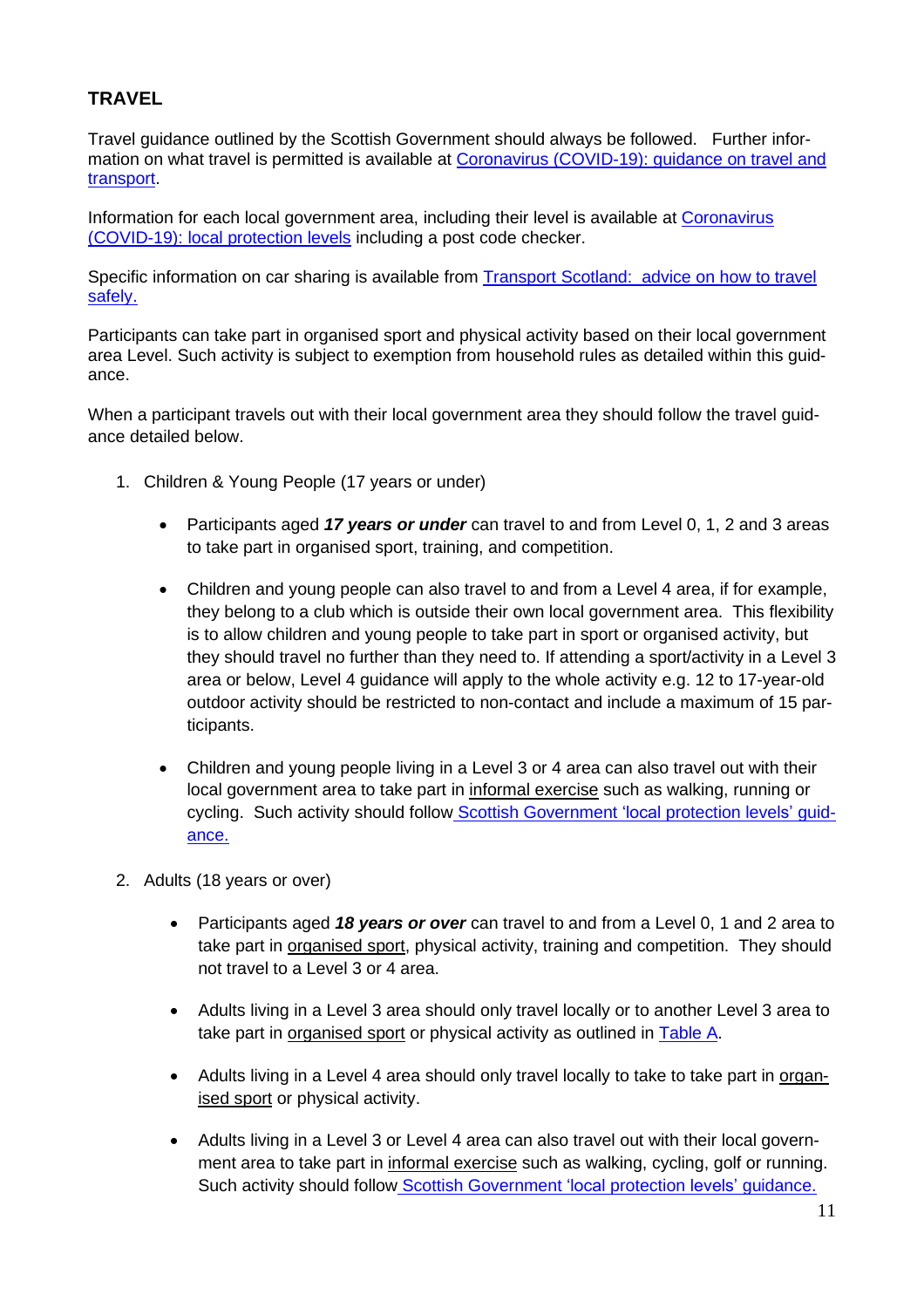The table below shows where people can travel to take part in sport

| <b>Age Group</b> | Level 0 | Level 1 | Level 2 | Level 3                  | Level 4                     |
|------------------|---------|---------|---------|--------------------------|-----------------------------|
| <b>U18s</b>      |         |         |         |                          |                             |
| 18+ (Adults)     |         |         | ✔       | L3<br><b>Travel Only</b> | <b>Local Travel</b><br>Only |

# **Table B: Travel Summary**

# **DEFINITIONS - for the purposes of this guidance**

- **'Organised sporting or physical activity'** refers to activities which are undertaken in a structured and managed way following specific rules and guidance of relevant SGBs, local authorities or businesses who in turn have fully applied related Scottish Government and **sport**scotland guidance. All organised activity should be overseen by a Covid Officer with documented risk assessments undertaken and mitigating actions put in place to ensure the health, safety and welfare of participants, coaches and officials.
- **Contact sport or activity** is defined as "a sport or activity in which the participants necessarily come into bodily contact or as a matter of course encroach within 2m of one another" such as Judo, Netball and Basketball.
- **Non-contact sport or activity** is defined as "a sport or activity in which the participants are physically separated by playing rules such as to make it difficult for them to make physical contact during an activity. Examples include Tennis, Cricket, Boccia and Curling.
- **Sports competition** is defined as **"**any amateur participation sport, contest or race involving individual participants or teams who regularly compete against opponents as part of an organised SGB, league, local authority or club activity."
- **Sports event** is defined as "an organised gathering or activity of limited duration that brings people together for the primary purpose of participating in the one-off sporting activity such as a marathon, triathlon etc." For the benefit of this guidance professional sport with spectators is regarded as a sports event not competition.
- **Adult 'group' sport or activity** refers to adults, who take part in organised sport or physical activity, where the number of participants is larger than allowed under normal household rules.
- **Indoor individual exercise** refers to non-contact recreational sport or physical activity which follows household rule numbers. This includes gym use, 1:1 personal training, swimming, ice skating and indoor snowsports activity where physical distancing can be maintained.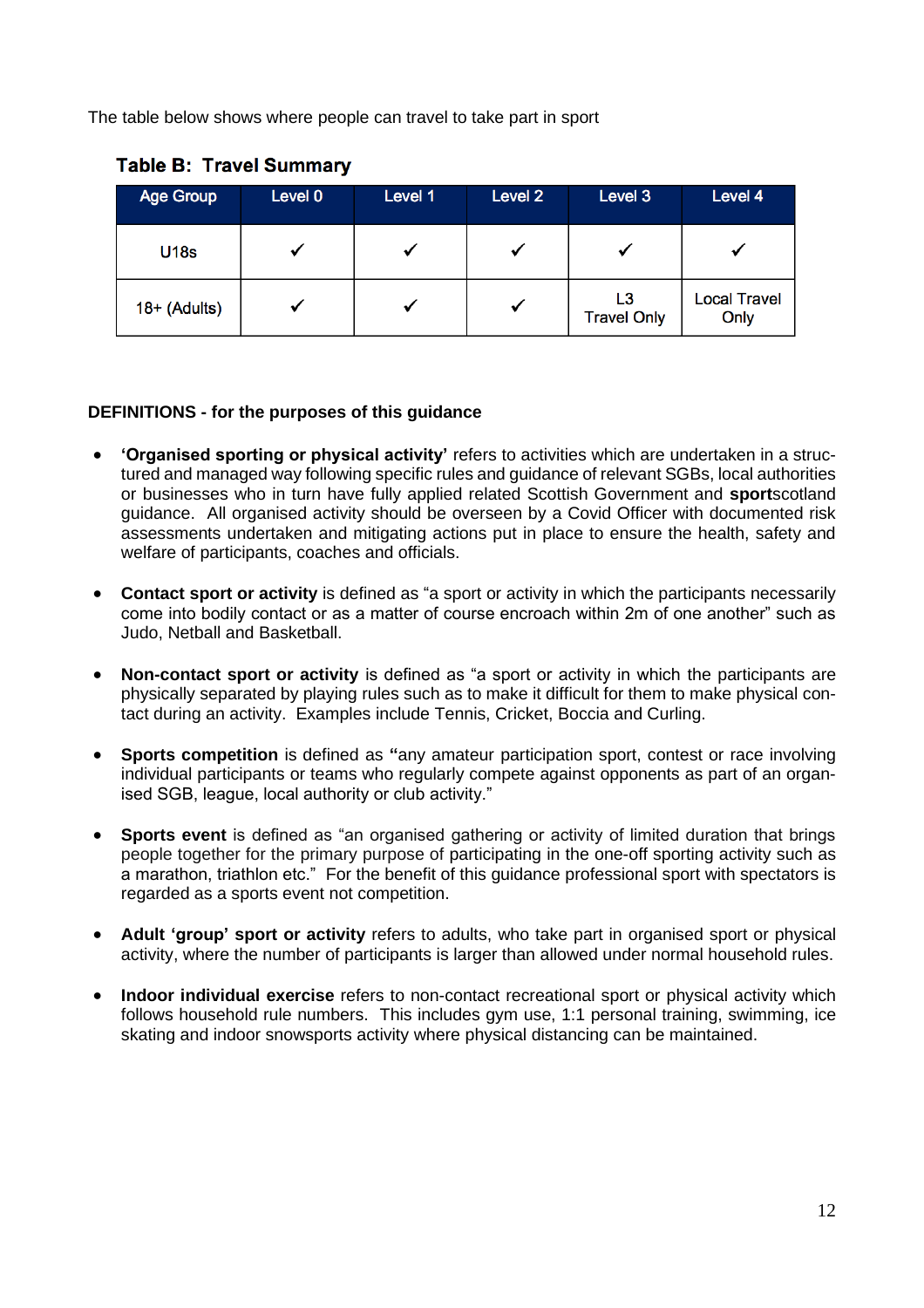#### **Whilst this document looks at the phased return to ice hockey, it is incumbent on each member club to make sure that every phase is completed in a safe and sensible manner and in line with the above guidance.**

SIHA, as the governing body for the sport in Scotland, is setting out a plan so our member clubs can have a clear route map back to the sport.

Each member club will need to work with ice rinks and facilities, to ensure that all government and SIHA guidelines are strictly adhered to and a comprehensive risk assessment should be drawn up for each phase of the resumption.

**Any club found to be flouting advice or putting negligent procedures in place, will be subject to having their affiliation of SIHA withdrawn.**

**It is in everyone's interest now more than ever to keep everyone safe and to operate in a manner that looks after the health and safety of everyone participating in our sport.**

**These unprecedented times have been difficult for everyone involved.**

Further info is available at -

[https://sportscotland.org.uk/media/6487/return-to-sport-and-physical-activity-guidance-050421-fi](https://sportscotland.org.uk/media/6487/return-to-sport-and-physical-activity-guidance-050421-final.pdf)[nal.pdf](https://sportscotland.org.uk/media/6487/return-to-sport-and-physical-activity-guidance-050421-final.pdf)

If a person has a continuous cough, high temperature, or loss or change in taste or smell, they should self-isolate and request a coronavirus test right away. Further information is available at NHS inform: Get a Test or by calling 0800 028 2816 if they cannot get online.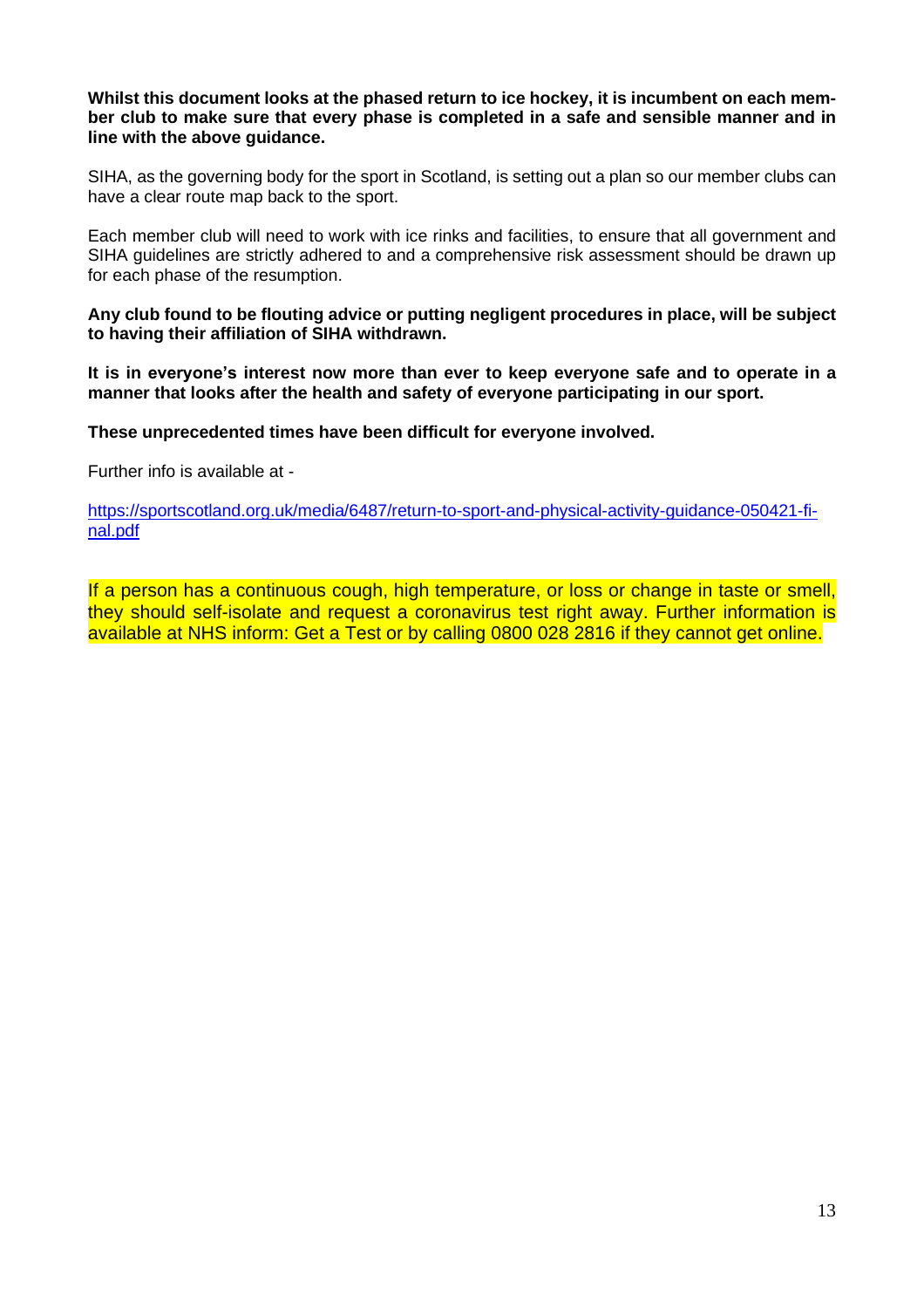# **APPENDIX 1: Level 4 Guidance**

## **Introduction**

- 1. The guidance within this appendix is applicable to sport and physical activity facilities and activities where Scottish Government have identified the requirement for **Level 4** restrictions to be applied.
- 2. This guidance is not applicable to professional or performance sports activity which is approved through the Resumption of [Performance](https://sportscotland.org.uk/covid-19/resumption-of-performance-sport-guidance/) Sport process by Scottish Government or **sport**scotland.
- 3. The information outlined below should be used in conjunction with, and where appropriate supersede, the 'Return to sport and physical activity guidance' to inform the development of sport specific information which will be shared with participants, clubs, local authorities/trusts, third sector and other sports facility operators within Level 4 areas.
- 4. It is the responsibility of the relevant facility operator/COVID officer to ensure that full risk assessments, processes and mitigating actions are in place before any sport or leisure activity takes place and to check if the activity is in an area which is subject to additional Scottish Government localised measures and restrictions.
- 5. Where a local outbreak has been reported, sports facility operators and deliverers should review their facility/operational risk assessment and consider if additional mitigating actions should be put in place to reduce risk. This may, for example, include suspending activity, enhancing hygiene and physical distancing measures, or introducing additional activity restrictions.
- 6. Scottish Government may update or change Levels and restrictions at any time, including the local areas subject to them. Therefore COVID officers should regularly check Coronavirus [\(COVID-19\):](http://www.gov.scot/publications/coronavirus-covid-19-local-measures/) Local Protection Levels.

# **Travel Restrictions in Level 4 areas**

- 7. Those living in a Level 4 local authority area can travel out with that area to undertake informal outdoor exercise and recreation including walking, cycling, golf or running, as long as they abide by the rules on meeting other households.
- 8. Children and young people may travel to and from a Level 4 area, if for example, they belong to a club which is outside their own local government area.
	- 8.1 This flexibility is to allow children and young people to take part in sport or organised activity, but they should travel no further than they need to.
	- 8.2 If attending a sport/activity in a Level 3 area or below, Level 4 guidance will apply to the whole activity e.g. 12 to 17-year-old outdoor activity should be restricted to non-contact and include a maximum of 15 participants.
- 9. Adults living in a Level 4 local authority area may travel within, but not outwith, that area to take part in organised sport.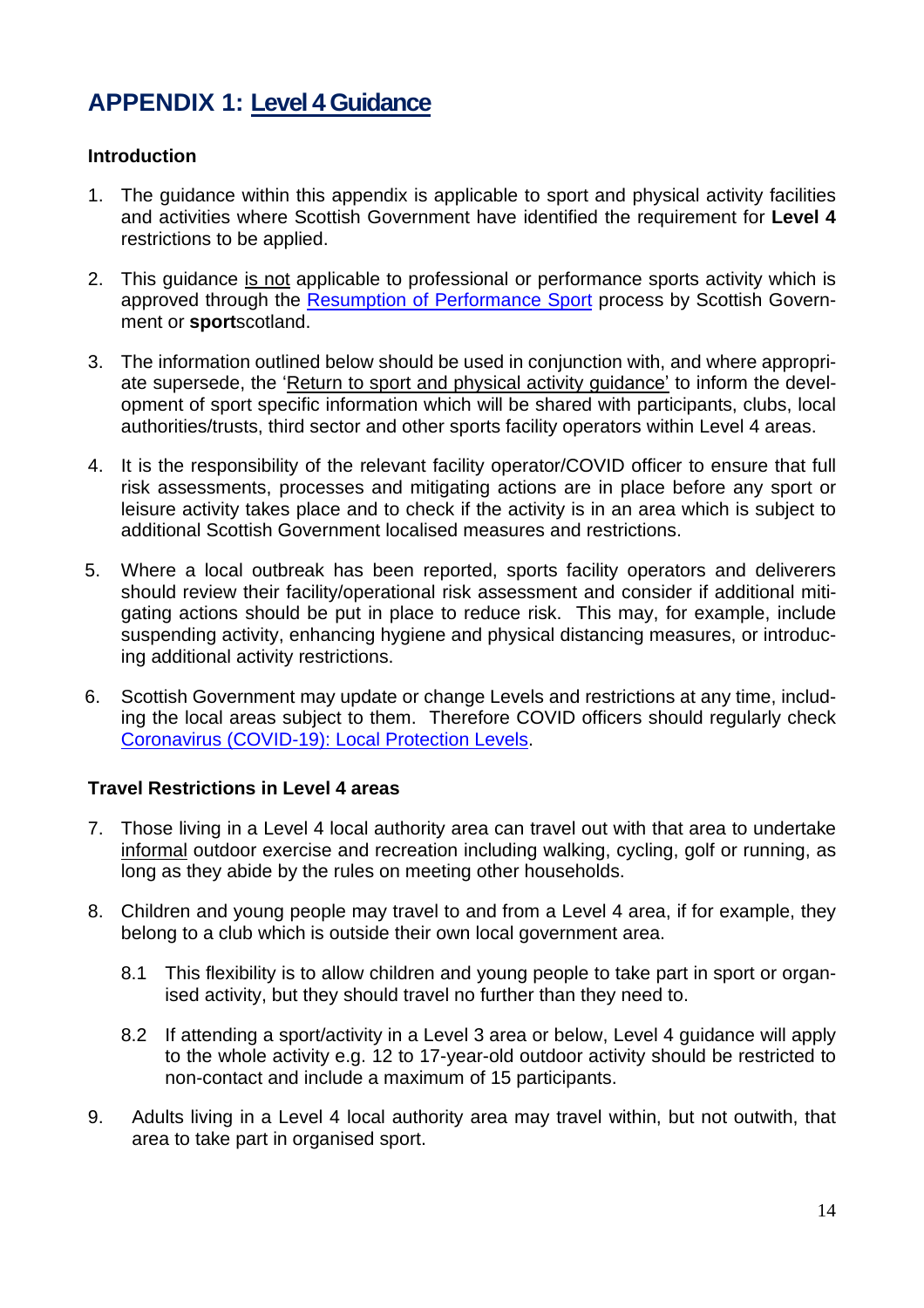- 10. Travel exemptions are applicable for essential animal welfare reasons, such as exercising or feeding a horse or going to a vet.
- 11. When taking part in informal exercise or recreation participants should at all times follow Scottish [Government](https://www.gov.scot/publications/coronavirus-covid-19-stay-at-home-guidance/) Levels guidance.

## **Outdoor Sport & Leisure Activity**

- 12. Operators in Level 4 areas may continue to open outdoor sports areas, courts, pitches and facilities (with the exception of ski centres/resorts) if documented risk assessments are undertaken and all appropriate mitigating actions including the guidance herein is put in place to ensure the safety of participants, staff and volunteers. Please also refer to additional guidance produced by **sport**scotland at: Getting Your [Facilities](http://www.sportscotland.org.uk/covid-19/getting-your-facilities-fit-for-sport/) Fit for [Sport.](http://www.sportscotland.org.uk/covid-19/getting-your-facilities-fit-for-sport/)
- 13. Restrictions on participants taking part in outdoor organised sport, exercise and recreation in Level 4 is as follows.
- 14. Children (aged up to 11 years)
	- 14.1 Children can take part in outdoor contact and non-contact organised sport including training, group exercise and competition within their usual club or facility environment. Inter club competition should not take place.
	- 14.2 An outdoor sporting 'field of play bubble' can consist of up to 30 children, coaches, and officials at any one time.
- 15. Young People (aged 12-17 years)
	- 15.1 Young people can take part in outdoor non-contact organised sport and physical activity including training, group exercise and competition within their usual club or facility environment. Inter club competition should not take place.
	- 15.2 An outdoor sporting 'field of play bubble' can consist of up to 15 young people, coaches, and officials at any one time.
- 16. Adults (aged 18 years or over)
	- 16.1 Adults can take part in outdoor non-contact organised sport including training, group exercise, aerobics, fitness classes and competition within their normal club or facility environment.
	- 16.2 An outdoor sporting 'field of play bubble' for adults can consist of up to 15 people, including coaches, and officials at any one time. Physical distancing should always be maintained.
- 17. Where there are multiple bubbles operating at the same venue these must be risk assessed to ensure there can be no mixing of participants before, during or after the activity. Specific mitigations could include staggered start times, limiting car parking or controlling access / egress points.

# **Indoor Sport & Leisure Facilities**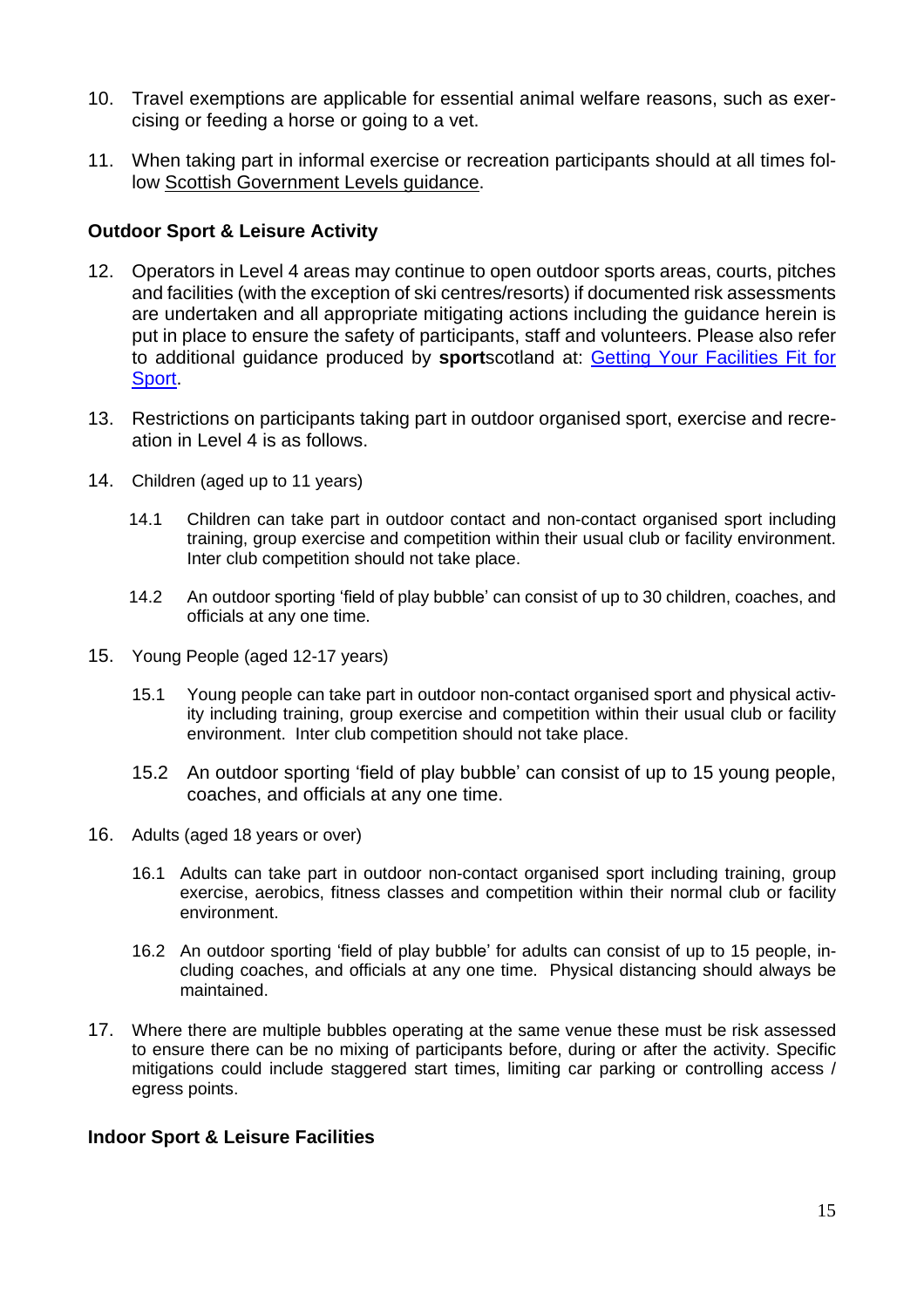- 18. Indoor sport and leisure facilities including club houses, changing rooms and activity areas should remain closed at Level 4. Exemptions are noted below.
- 19. Public Toilets
	- 19.1 Operators may open indoor toilets for public use if they follow Scottish Government Opening Public Toilets [Guidelines.](https://protect-eu.mimecast.com/s/aBXuCNx63fxoygsmfSPz?domain=gov.scot/)
	- 19.2 Public toilets are defined as any toilets accessible to the public. The opening of toilets should be accompanied by local risk assessment, and control measures should be proactively monitored by operators.
	- 19.3 All appropriate cleaning procedures and equipment/disinfectant should be provided as per Health Protection Scotland guidance.
- 20. Storage Areas & Lockers
	- 20.1 One off access to storage areas and locker rooms is permitted to retrieve personal equipment which is essential for an activity to be undertaken. Personal equipment should not be returned to these areas.
	- 20.2 Where equipment cannot reasonably be taken home and is stored on site, such as kayaks, boats etc, access to retrieve and return such equipment to storage areas is allowed if appropriate risk assessments are undertaken.
	- 20.3 Risk assessments should include mitigating actions to reduce the risk of virus transmission such as individual access, booking slots and cleaning/hygiene protocols.
- 21. Access to outdoor facilities

Where external access to outdoor sports facilities is not possible, access through an indoor area can be provided if suitable risk assessments and safety measures are put in place. These should include restricting access to one person at a time, ideally with a one-way system in operation, and no contact with hard surfaces such as door handles. Persons moving through the area should not stop or congregate at any time.

## **Hospitality**

22. Additional restrictions are in place for hospitality businesses with Level 4 areas subject to bar and café closures. Sports facility operators providing catering or bar services should refer to Scottish Government guidance for applicable guidance including takeaway services. [Coronavirus](http://www.gov.scot/publications/coronavirus-covid-19-tourism-and-hospitality-sector-guidance/pages/hospitality-statutory-guidance/) (COVID-19): tourism and hospitality sector guidance.

## **Retail**

23. Retail units operated by sports facility operators in Level 4 areas should follow Scottish Government Retail Sector [Guidance.](http://www.gov.scot/publications/coronavirus-covid-19-retail-sector-guidance/)

#### *DISCLAIMER*

*Neither sportscotland, nor any contributor to the content of this guidance, shall be responsible* for any loss or damage of any kind, which may arise from your use of or reliance on this guidance